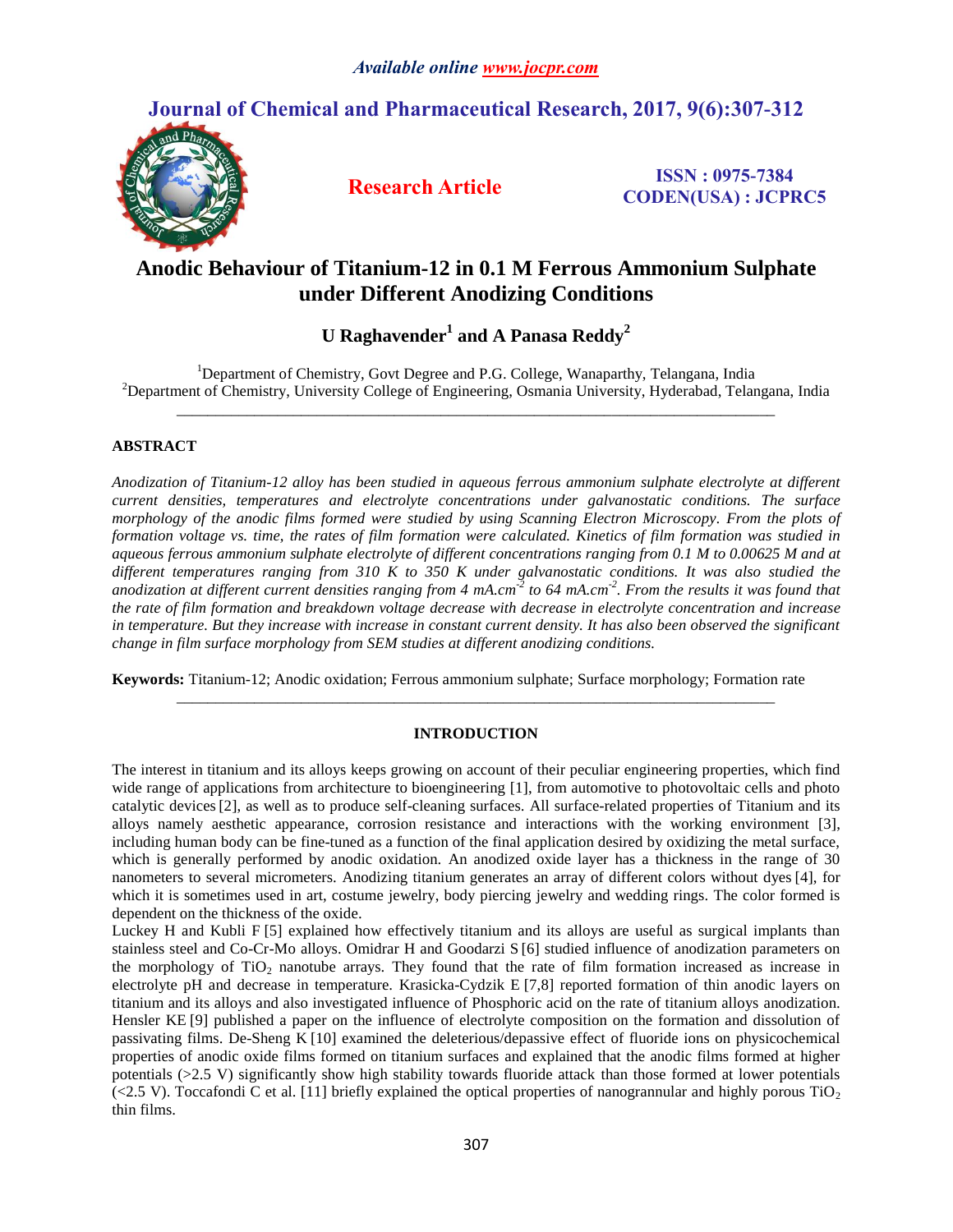In the present work, an attempt is made to study the kinetics of anodization of titanium-12 alloy in aqueous ferrous ammonium sulphate at different current densities, temperatures and electrolyte concentrations. Results were reported in Tables 1-3 and respected film formation rates were calculated from the plots of formation voltage vs. time. Surface morphology of the anodic films at different anodic conditions has been compared and studied by using Scanning Electron Microscopy micrographs.

 $\mathcal{L}_\mathcal{L} = \mathcal{L}_\mathcal{L}$ 

#### **MATERIALS AND METHODS**

Titanium-12 is an alloy of 98% pure titanium with other trace impurities, purchased from Defence Metallurgical Research Lab, Hyderabad. The chemical composition of titanium-12 is: Fe-0.30%; Mo-0.2-0.4%; Ni-0.6-0.9%; N2-  $0.03\%$ ; C-0.08%;H<sub>2</sub>-0.015%; O<sub>2</sub>-0.25% and the balance is titanium. In the present work, the foil samples with 0.2mm thickness used were cut with the aid of a punch into flag shaped specimens of 1 cm<sup>2</sup> working area on both sides and 1  $\frac{1}{2}$  cm long tag. The chemical polishing mixture used was a mixture of acids such as  $HNO<sub>3</sub>, H<sub>2</sub>SO<sub>4</sub>, HF$ and water in a definite volume ratio of 2:1:1:1. For anodization process, a closed double walled glass cell of 200ml capacity was used. The cathode used was Platinum of 20 cm<sup>2</sup> superficial area to make double layer capacitance as large as possible. Ferrous ammonium sulphate was used as an electrolyte. The current densities applied were ranging from 4 mA.cm<sup>-2</sup> to 64 mA.cm<sup>-2</sup>, temperatures ranging from 310 K to 350 K and electrolyte concentrations vary from 0.1 M to 0.00625 M. All the experiments were carried out under galvanostatic conditions. The experimental procedure for the anodization is given elsewhere [12]. The rate of film formation was calculated in  $V \text{Sec}^1$  from the conventional plots of formation voltage vs. time. The surface morphology of anodic films was studied by using SEM.

#### **RESULTS AND DISCUSSION**

Anodic oxidation of Titanium in aqueous ferrous ammonium sulphate at various current densities, temperatures and in different electrolyte concentrations was studied and the corresponding results were reported. VD Shukla [13] studied kinetics and surface morphology of the anodic films formed on Nb in 0.1 M aqueous ferrous ammonium sulphate at different temperatures. In the case of Ti-12, it is observed that the formation rate and breakdown voltage are low when compared with Nb at corresponding anodizing conditions.

#### **Effect of Current Density**

In the present work, anodic oxidation of titanium-12 alloy was performed in aqueous ferrous ammonium sulphate electrolyte at different constant current densities applied across the cell using DC Power supply. Muzushima [14] studied the formation of anodic films on titanium in 10% ammonium borate in glycolic medium at constant current densities ranging from 12.5 mA/dm<sup>2</sup> to 200 mA/dm<sup>2</sup> and at various temperatures and found that the rate of thickness per volt (A/V) was found to increase with increase in current density. Rates of film formation were calculated from the plots of V Vs. t. at various current densities ranging from 4 mA.cm<sup>-2</sup> to 64 mA.cm<sup>-2</sup>. As the current density increases the rate of film formation and breakdown voltage increase linearly as shown in the Table 2. Intensity of colors of anodic films diminishes as current density increases. SEM images of the yielded titania films in 0.1 M aqueous ferrous ammonium sulphate at low  $(4 \text{ mA.cm}^2)$  and high  $(64 \text{ mA.cm}^2)$  constant current densities and the corresponding plots of formation voltage vs. time were shown in the Figure 1.

### **Effect of Electrolyte Concentration**

Anodic oxidation of titanium-12 is also performed by changing electrolyte concentration under galvanostatic conditions (at a constant current density of  $\overline{8}$  mA.cm<sup>2</sup>). It is observed that the rate of film formation and breakdown voltage gradually decrease with decrease in electrolyte concentration from 0.1 M to 0.00625 M as shown in the Table 3. It is attributed to the decrease in the number of available free anions per cubic centimeter. Intensity of colors of anodic films also decreases as the electrolyte concentration decreases. SEM images of the resulted titania films in 0.1 M and 0.00625 M aqueous ferrous ammonium sulphate at room temperature and the corresponding plots of formation voltage vs. time were shown in the Figure 2.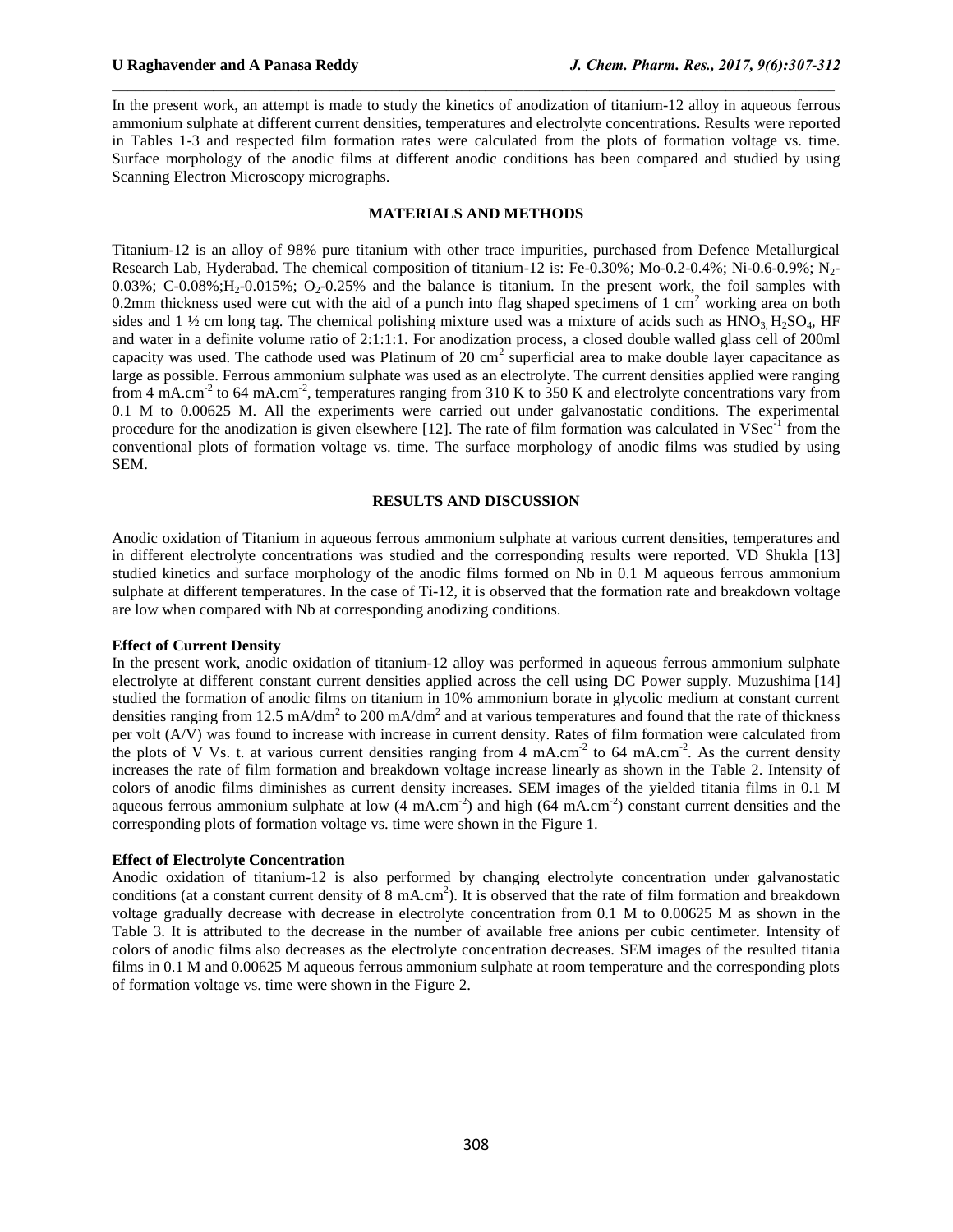

**Figure 1: Plots of formation voltage as a function of time in 0.1 M aqueous ferrous ammonium sulphate solution at different current densities**



**Figure 2: Plots of formation voltage as a function of time at different concentrations of aqueous ferrous ammonium sulphate solution at room temperature**

### **Effect of Temperature**

The effect of temperature on the kinetics of anodic oxidation of titanium-12 has also been studied in 0.1 M aqueous ferrous ammonium sulphate electrolyte at constant current density of 8 mA.cm<sup>-2</sup>. Various temperatures applied for anodic oxidation of titanium-12 were ranging from 310 K to 350 K. The conventional plots were drawn as shown in Figure 3. From these plots, the formation rates were calculated. It was observed that the formation rate and breakdown voltage were found to be increasing linearly with the decrease in temperature as shown in the Table 1. The decrease in the formation rate and breakdown voltage with the increase in temperature may be attributed to the decrease in the incorporation of anions into the film and may be due to the dissolution of the film with the increase in temperature. SEM images of the anodized films in 0.1 M aqueous ferrous ammonium sulphate at low (310 K) and high (350 K) temperatures and the corresponding plots of formation voltage vs. time were shown in Figure 3. Colton and Wood [15] reported that the breakdown voltage was decreased with increase in temperature in the in the case of titanium oxide films and explained the observation based on dissolution of the film. Nigam et al. [16] studied anodic growth of films on tantalum in aqueous solutions of citric acid and oxalic acid at different temperatures.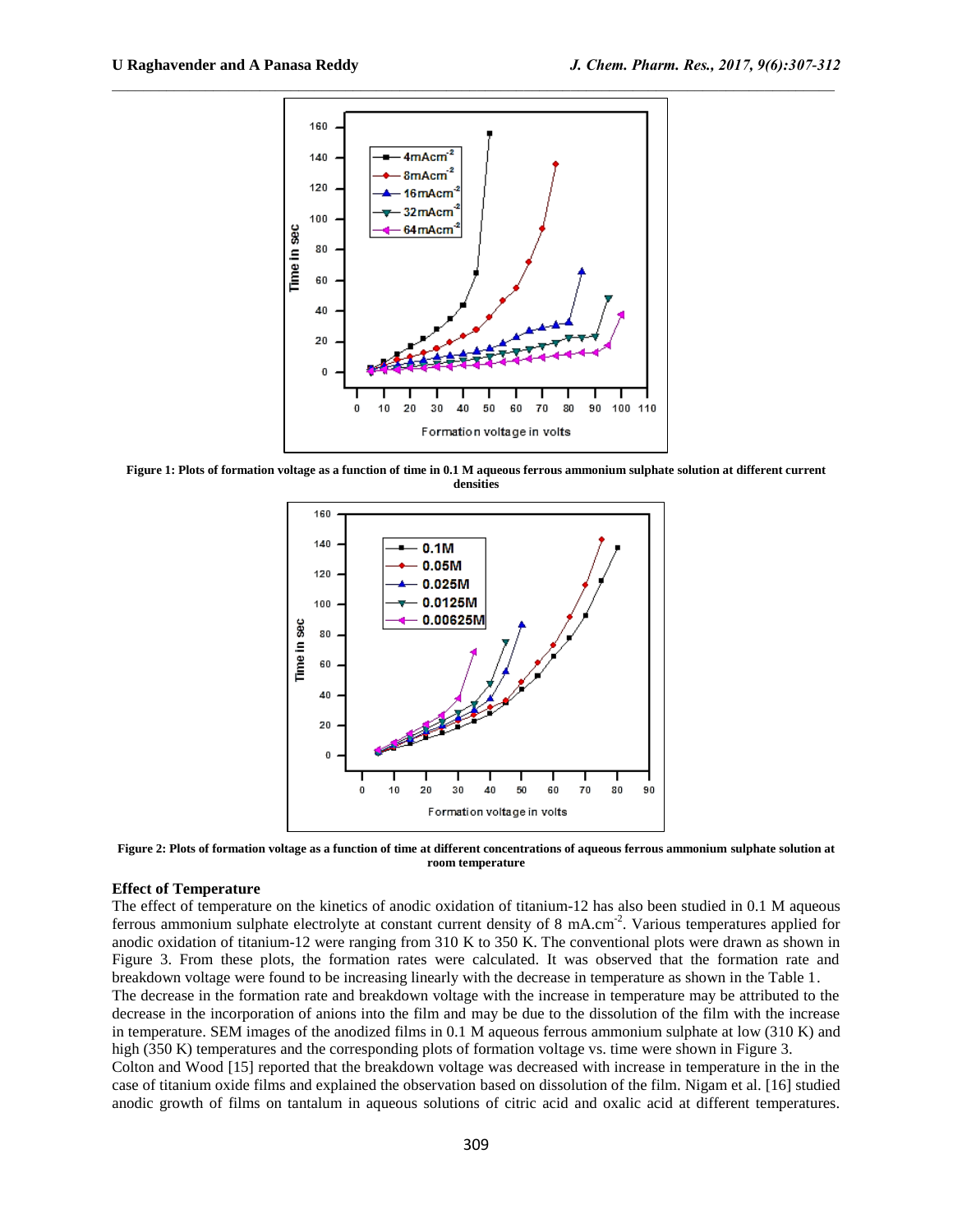Bhaskar reddy et al. [17] observed the similar trend of decreasing kinetic results with increase in temperature in 0.1 M potassium tartarate. Similar trends were reported by many others [18-23] (Figures 4-6).

 $\mathcal{L}_\mathcal{L} = \mathcal{L}_\mathcal{L}$ 



**Figure 3: Plots of formation voltage as a function of time in 0.1 M aqueous ferrous ammonium sulphate solution at different temperatures**

| Table 1: Temperature effect on anodization of Titanium-12 alloy in 0.1 M aqueous ferrous ammonium sulphate solution at constant |
|---------------------------------------------------------------------------------------------------------------------------------|
| current density $8 \text{ mA.cm}^{-2}$                                                                                          |

| Sl. No | <b>Temperature</b><br>$\bf K)$ | Formation rate $dV/dt$ (V.s <sup>-1</sup> ) | Break down voltage $V_B$ (volts) |
|--------|--------------------------------|---------------------------------------------|----------------------------------|
|        | 310                            | 1.67                                        |                                  |
|        | 320                            | 1.33                                        |                                  |
|        | 330                            |                                             |                                  |
|        | 340                            | 0.72                                        |                                  |
|        | 350                            | 0.33                                        |                                  |

**Table 2: Current density effect on anodization of Titanium-12 alloy in 0.1 M aqueous ferrous ammonium sulphate solution at room temperature**

| Sl. No | Current density (mAcm <sup>-2</sup> ) | Formation rate $dV/dt$ (V.s <sup>-1</sup> ) | Break down voltage $V_B$ (volts) |
|--------|---------------------------------------|---------------------------------------------|----------------------------------|
|        |                                       |                                             |                                  |
|        |                                       |                                             |                                  |
|        |                                       |                                             |                                  |
|        |                                       | 3.88                                        |                                  |
|        |                                       |                                             |                                  |

**Table 3: Effect of electrolyte concentration on anodization of Titanium-12 alloy under constant current density 8 mA.cm-2 at room temperature**

| Sl. No | Electrolyte concentration (M) | Formation rate $dV/dt$ (V.s <sup>-1</sup> ) | Break down voltage $V_B$ (volts) |
|--------|-------------------------------|---------------------------------------------|----------------------------------|
|        |                               |                                             | OU.                              |
|        | 0.05                          |                                             |                                  |
|        | 0.025                         | 0.83                                        |                                  |
|        | 0.0125                        | 0.68                                        |                                  |
|        | 0.00625                       |                                             |                                  |

## **Scanning Electron Microscopy**

Scanning Electron Microscopy is the best technique for studying surface morphology of anodic films. Figures from 4-6 are the scanning electron micrographs of anodic films formed on titanium-12 in aqueous solution of ferrous ammonium sulphate at various anodizing conditions. From these SEM reports, it is clear that as increase in electrolyte concentration and current density anodic films with improved surface morphology were obtained at low temperatures. As temperature increases dissolution of anodic film takes place. Hence rough surface with least number of nanotube array obtained.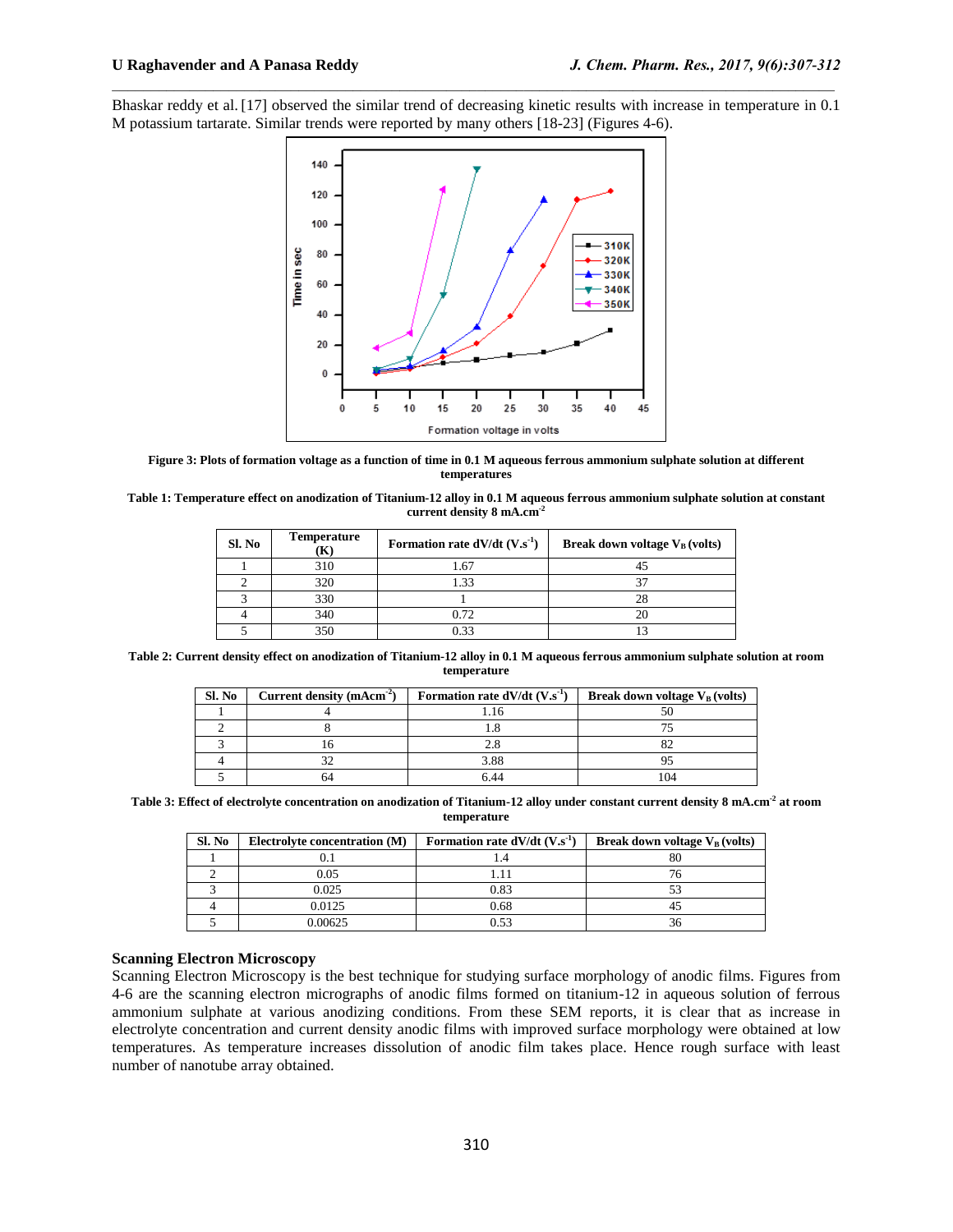

**Figure 4: SEM images of Ti-12 foil sample anodized (a) up to 80 V in 0.1 M aqueous ferrous ammonium sulphate at 8 mAcm-2 at R.T. and (b) up to 36 V in 0.00625 M aqueous ferrous ammonium sulphate at 8 mAcm-2 at R.T**



**Figure 5: SEM images of Ti-12 foil sample anodized (c) up to 50 V in 0.1 M aqueous ferrous ammonium sulphate at 4 mAcm-2 at R.T. and (d) up to 104 V in 0.1 M aqueous ferrous ammonium sulphate at 64 mAcm-2 at R.T**



**Figure 6: SEM images of Ti-12 foil sample anodized (e) up to 45 V in 0.1 M aqueous ferrous ammonium sulphate at 8 mAcm-2 at 310 K and (f) up to 13 V in 0.1 M aqueous ferrous ammonium sulphate at 8 mAcm-2 at 350 K**